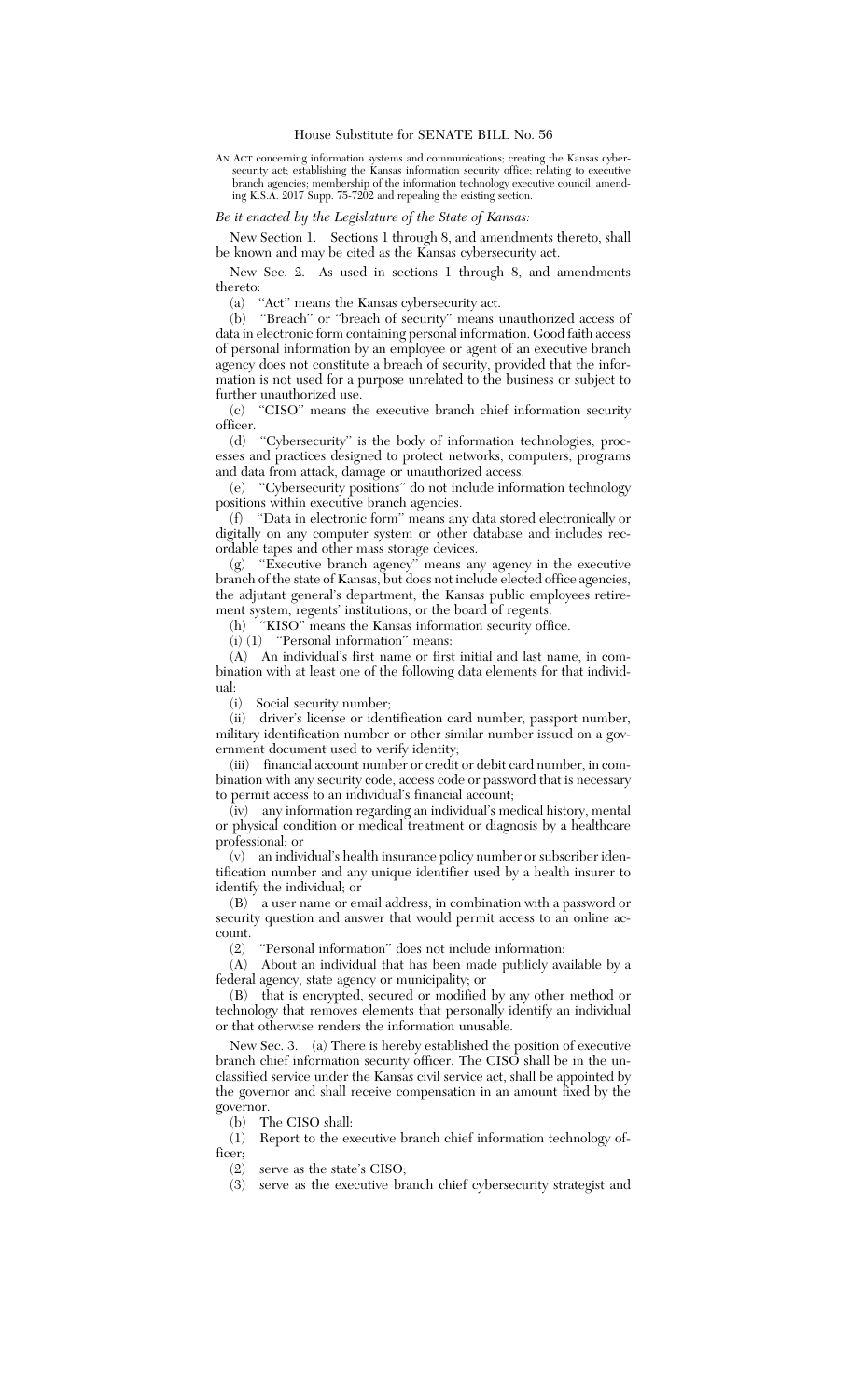authority on policies, compliance, procedures, guidance and technologies impacting executive branch cybersecurity programs;

 $(4)$  ensure Kansas information security office resources assigned or provided to executive branch agencies are in compliance with applicable laws and rules and regulations;

(5) coordinate cybersecurity efforts between executive branch agencies;

(6) provide guidance to executive branch agencies when compromise of personal information or computer resources has occurred or is likely to occur as the result of an identified high-risk vulnerability or threat; and

(7) perform such other functions and duties as provided by law and as directed by the executive chief information technology officer.

New Sec. 4. (a) There is hereby established within and as a part of the office of information technology services the Kansas information security office. The Kansas information security office shall be administered by the CISO and be staffed appropriately to effect the provisions of the Kansas cybersecurity act.

(b) For the purpose of preparing the governor's budget report and related legislative measures submitted to the legislature, the Kansas information security office, established in this section, shall be considered a separate state agency and shall be titled for such purpose as the ''Kansas information security office.'' The budget estimates and requests of such office shall be presented as from a state agency separate from the department of administration, and such separation shall be maintained in the budget documents and reports prepared by the director of the budget and the governor, or either of them, including all related legislative reports and measures submitted to the legislature.

(c) Under direction of the CISO, the KISO shall:

(1) Administer the Kansas cybersecurity act;

(2) assist the executive branch in developing, implementing and monitoring strategic and comprehensive information security risk-management programs;

(3) facilitate executive branch information security governance, including the consistent application of information security programs, plans and procedures;

(4) using standards adopted by the information technology executive council, create and manage a unified and flexible control framework to integrate and normalize requirements resulting from applicable state and federal laws, and rules and regulations;

(5) facilitate a metrics, logging and reporting framework to measure the efficiency and effectiveness of state information security programs;

(6) provide the executive branch strategic risk guidance for information technology projects, including the evaluation and recommendation of technical controls;

(7) assist in the development of executive branch agency cybersecurity programs that are in compliance with applicable state and federal laws and rules and regulations and standards adopted by the information technology executive council;

(8) coordinate the use of external resources involved in information security programs, including, but not limited to, interviewing and negotiating contracts and fees;

(9) liaise with external agencies, such as law enforcement and other advisory bodies as necessary, to ensure a strong security posture;

(10) assist in the development of plans and procedures to manage and recover business-critical services in the event of a cyberattack or other disaster;

(11) assist executive branch agencies to create a framework for roles and responsibilities relating to information ownership, classification, accountability and protection;

(12) ensure a cybersecurity training program is provided to executive branch agencies at no cost to the agencies;

(13) provide cybersecurity threat briefings to the information technology executive council;

(14) provide an annual status report of executive branch cybersecurity programs of executive branch agencies to the joint committee on information technology and the house committee on government, technology and security; and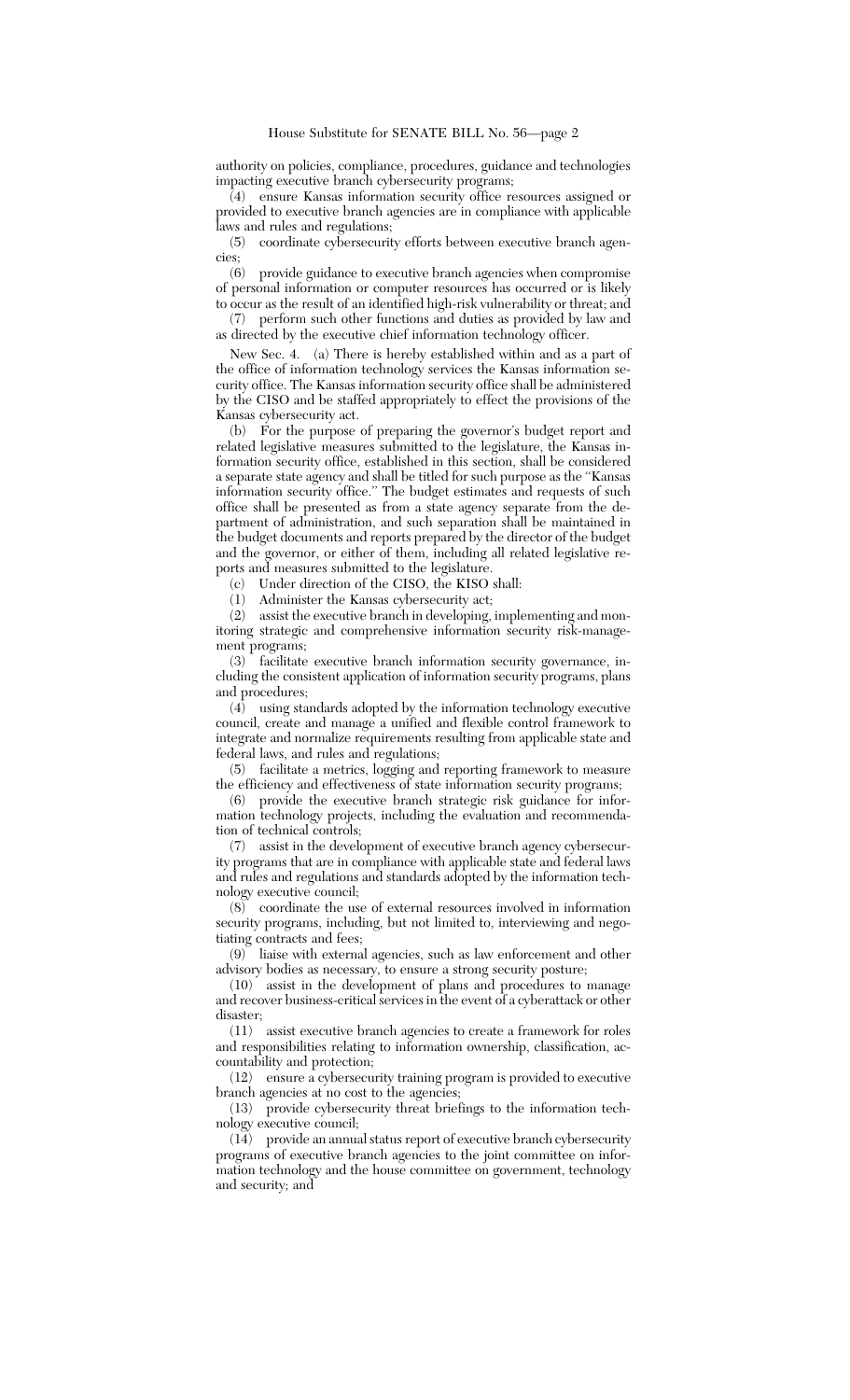(15) perform such other functions and duties as provided by law and as directed by the CISO.

New Sec. 5. The executive branch agency heads shall:

(a) Be solely responsible for security of all data and information technology resources under such agency's purview, irrespective of the location of the data or resources. Locations of data may include: (1) Agency sites; (2) agency real property; (3) infrastructure in state data centers; (4) thirdparty locations; and (5) in transit between locations;

(b) ensure that an agency-wide information security program is in place;

(c) designate an information security officer to administer the agency's information security program that reports directly to executive leadership;

(d) participate in CISO-sponsored statewide cybersecurity program initiatives and services;

(e) implement policies and standards to ensure that all the agency's data and information technology resources are maintained in compliance with applicable state and federal laws and rules and regulations;

(f) implement appropriate cost-effective safeguards to reduce, eliminate or recover from identified threats to data and information technology resources;

(g) include all appropriate cybersecurity requirements in the agency's request for proposal specifications for procuring data and information technology systems and services;

(h) (1) submit a cybersecurity assessment report to the CISO by October 16 of each even-numbered year, including an executive summary of the findings, that assesses the extent to which a computer, a computer program, a computer network, a computer system, a printer, an interface to a computer system, including mobile and peripheral devices, computer software, or the data processing of the agency or of a contractor of the agency is vulnerable to unauthorized access or harm, including the extent to which the agency's or contractor's electronically stored information is vulnerable to alteration, damage, erasure or inappropriate use;

(2) ensure that the agency conducts annual internal assessments of its security program. Internal assessment results shall be considered confidential and shall not be subject to discovery by or release to any person or agency outside of the KISO or CISO. This provision regarding confidentiality shall expire on July 1, 2023, unless the legislature reviews and reenacts such provision pursuant to K.S.A. 45-229, and amendments thereto, prior to July 1,  $2023$ ; and

(3) prepare or have prepared a summary of the cybersecurity assessment report required in paragraph (1), excluding information that might put the data or information resources of the agency or its contractors at risk and submit such report to the house of representatives committee on government, technology and security or its successor committee and the senate committee on ways and means;

(i) participate in annual agency leadership training to ensure understanding of: (1) The information and information systems that support the operations and assets of the agency; (2) the potential impact of common types of cyberattacks and data breaches on the agency's operations and assets; (3) how cyberattacks and data breaches on the agency's operations and assets could impact the operations and assets of other governmental entities on the state enterprise network; (4) how cyberattacks and data breaches occur; (5) steps to be undertaken by the executive director or agency head and agency employees to protect their information and information systems; and (6) the annual reporting requirements required of the executive director or agency head; and

(j) ensure that if an agency owns, licenses or maintains computerized data that includes personal information, confidential information or information, the disclosure of which is regulated by law, such agency shall, in the event of a breach or suspected breach of system security or an unauthorized exposure of that information:

(1) Comply with the notification requirements set out in K.S.A. 2017 Supp. 50-7a01 et seq., and amendments thereto, and applicable federal laws and rules and regulations, to the same extent as a person who conducts business in this state; and

(2) not later than 48 hours after the discovery of the breach, sus-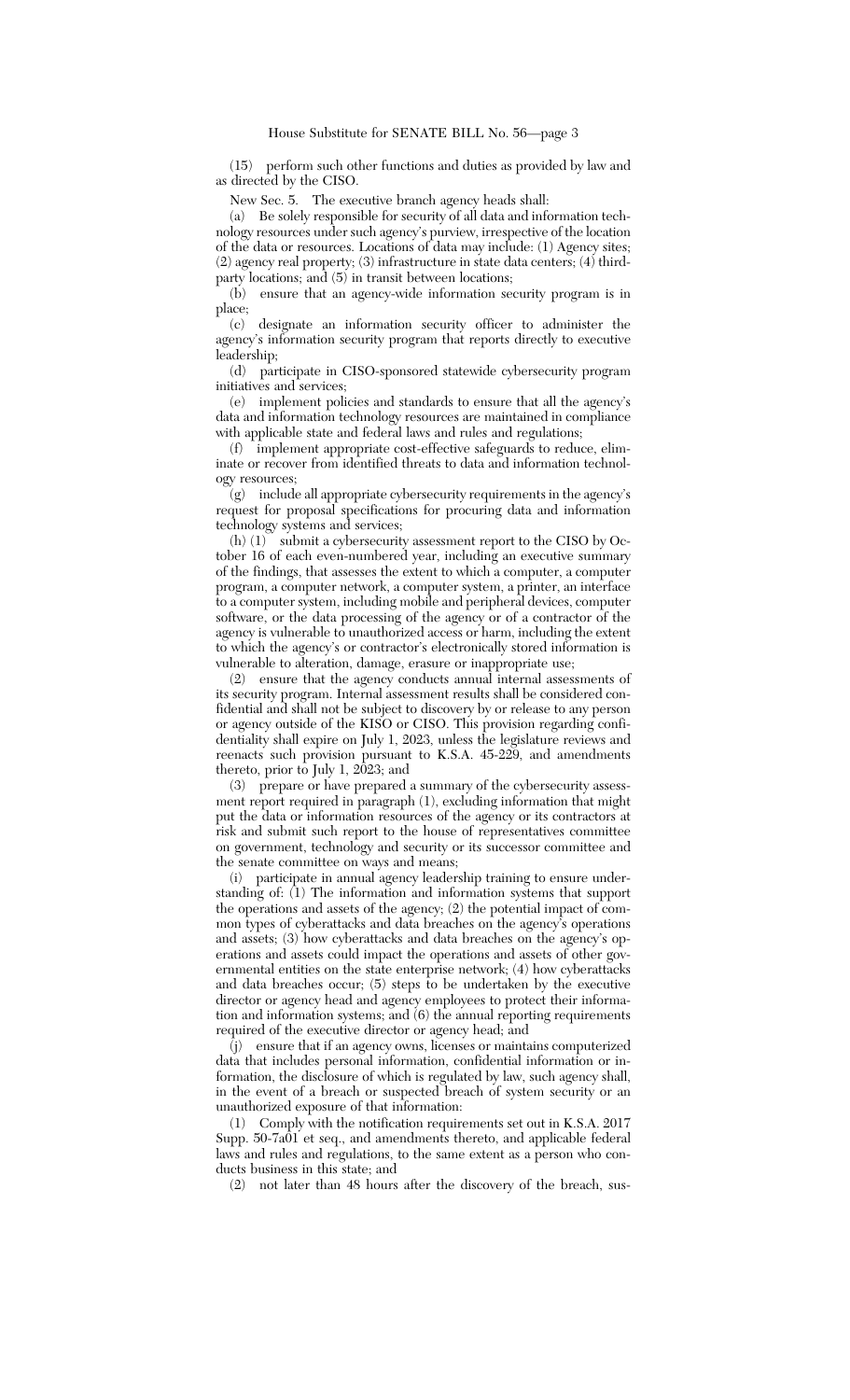pected breach or unauthorized exposure, notify: (A) The CISO; and (B) if the breach, suspected breach or unauthorized exposure involves election data, the secretary of state.

New Sec. 6. (a) An executive branch agency head, with input from the CISO, may require employees or contractors of executive branch agencies, whose duties include collection, maintenance or access to personal information, to be fingerprinted and to submit to a state and national criminal history record check at least every five years.

(b) The fingerprints shall be used to identify the employee and to determine whether the employee or other such person has a record of criminal history in this state or another jurisdiction. The executive director or agency head shall submit the fingerprints to the Kansas bureau of investigation and the federal bureau of investigation for a state and national criminal history record check. The executive director or agency head may use the information obtained from fingerprinting and the criminal history record check for purposes of verifying the identity of the employee or other such person and in the official determination of the qualifications and fitness of the employee or other such person to work in the position with access to personal information.

(c) Local and state law enforcement officers and agencies shall assist the executive director or agency head in the taking and processing of fingerprints of employees or other such persons. Local law enforcement officers and agencies may charge a fee as reimbursement for expenses incurred in taking and processing fingerprints under this section, to be paid by the executive branch agency employing or contracting the individual required to submit to fingerprinting and a criminal history record check.

New Sec. 7. Information collected to effectuate this act shall be considered confidential by the executive branch agency and KISO unless all data elements or information that specifically identifies a target, vulnerability or weakness that would place the organization at risk have been redacted, including: (a) System information logs; (b) vulnerability reports; (c) risk assessment reports; (d) system security plans; (e) detailed system design plans; (f) network or system diagrams; and (g) audit reports. The provisions of this section shall expire on July 1, 2023, unless the legislature reviews and reenacts this provision pursuant to K.S.A. 45-229, and amendments thereto, prior to July 1, 2023.

New Sec. 8. Executive branch agencies may pay for cybersecurity services from existing budgets, from grants or other revenues, or through a special assessment to offset costs. Any executive branch agency's increase in fees or charges related to this act, including cybersecurity fees charged by the KISO, shall be fixed by rules and regulations adopted by the agency and shall be used only for cybersecurity and no other purpose. Service or transactions with an applied cybersecurity cost recovery fee may indicate the portion of the fee dedicated to cybersecurity on all receipts and transaction records.

Sec. 9. K.S.A. 2017 Supp. 75-7202 is hereby amended to read as follows: 75-7202. (a) There is hereby established the information technology executive council which shall be attached to the office of information technology services for purposes of administrative functions.

(b) The council shall be composed of 17 voting members as follows: The secretary of administration; Two cabinet agency heads *or such persons' designees*; one *two* noncabinet agency head *heads or such persons' designees*; the director of the budget; the executive chief information technology officer; the legislative chief information technology officer; the judicial chief information technology officer and the judicial administrator of the Kansas supreme court; the executive director of the Kansas board of regents; the commissioner of education; two representatives *the chief executive officer of the state board of regents or such person's designee; one representative* of cities; two representatives *one representative* of counties; the network manager of the information network of Kansas (INK); and one representative from the private sector who is a chief executive officer or chief information technology officer *with background and knowledge in technology and cybersecurity from the private sector, however, such representative or such representative's employer shall not be an information technology or cybersecurity vendor that does business with the state of Kansas; one representative appointed by the Kansas*